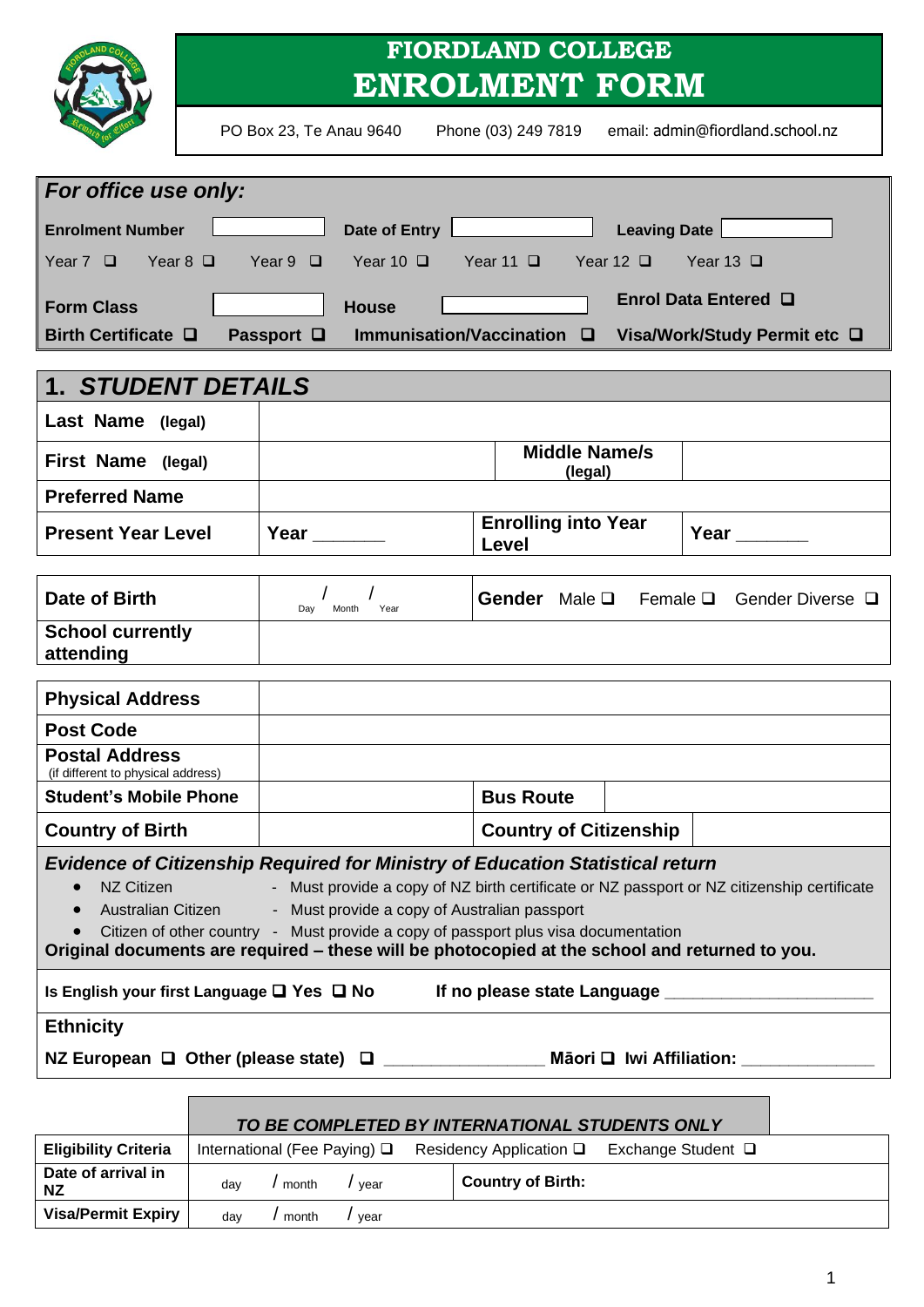| 3. MEDICAL INFORMATION                                                                                                                                                              |                 |                                |  |  |
|-------------------------------------------------------------------------------------------------------------------------------------------------------------------------------------|-----------------|--------------------------------|--|--|
| <b>Medical conditions: (Asthma etc)</b>                                                                                                                                             | <b>Severity</b> | Details (eg child has inhaler) |  |  |
|                                                                                                                                                                                     |                 |                                |  |  |
|                                                                                                                                                                                     |                 |                                |  |  |
|                                                                                                                                                                                     |                 |                                |  |  |
| <b>Evidence Required:</b> As per the Ministry of Education requirements, we must request from every enrolled student 12<br>years and over their COVID-19 and MMR vaccination status |                 |                                |  |  |

• Immunisation Certificate - Must provide proof of COVID-19 vaccination status and MMR Immunisation status

# **4.** *CAREGIVER DETAILS*

*Primary Caregiver 1 (ie: a Parent or Caregiver who lives at the same address as the student)*

| <b>Family Name</b>     | <b>First Name</b> | Mr | Mrs Ms |  |
|------------------------|-------------------|----|--------|--|
| <b>Relationship to</b> | <b>Occupation</b> |    |        |  |
| student                |                   |    |        |  |
| <b>Address</b>         |                   |    |        |  |
| <b>Home Phone</b>      | <b>Work Phone</b> |    |        |  |
| <b>Mobile Phone</b>    | Email             |    |        |  |

*Primary Caregiver 2 (ie: a Parent or Caregiver who lives at the same address as the student)*

| <b>First Name</b> | Mrs Ms<br>Mr      |
|-------------------|-------------------|
|                   |                   |
|                   |                   |
|                   |                   |
| <b>Work Phone</b> |                   |
| <b>Email</b>      |                   |
|                   | <b>Occupation</b> |

| Secondary Caregiver (ie: a Parent who does not live at the student's address) |                   |  |           |  |  |  |
|-------------------------------------------------------------------------------|-------------------|--|-----------|--|--|--|
| <b>Family Name</b>                                                            | <b>First Name</b> |  | Mr Mrs Ms |  |  |  |
| Relationship<br>to student                                                    | <b>Occupation</b> |  |           |  |  |  |
| <b>Address</b>                                                                |                   |  |           |  |  |  |
| <b>Home Phone</b>                                                             | <b>Work Phone</b> |  |           |  |  |  |
| <b>Mobile Phone</b>                                                           | <b>Email</b>      |  |           |  |  |  |

| Emergency Contact (eg: Grandparent / Friend – preferably someone local) |  |                   |  |  |
|-------------------------------------------------------------------------|--|-------------------|--|--|
| <b>Family Name</b>                                                      |  | <b>First Name</b> |  |  |
| <b>Relationship to</b><br>student                                       |  | <b>Occupation</b> |  |  |
| <b>Address</b>                                                          |  |                   |  |  |
| <b>Home Phone</b>                                                       |  | <b>Work Phone</b> |  |  |
| <b>Mobile Phone</b>                                                     |  | <b>Email</b>      |  |  |
|                                                                         |  |                   |  |  |

The school will always attempt to contact the main caregivers should your child be unwell or in the case of an emergency. However, an alternative contact person is required to act on your behalf should we be unable to contact you.

## **5.** *OTHER CHILDREN*

Which schools do your other school age children attend?

| <b>Name</b> | School | <b>Year Level</b> |
|-------------|--------|-------------------|
|             |        |                   |
|             |        |                   |
|             |        |                   |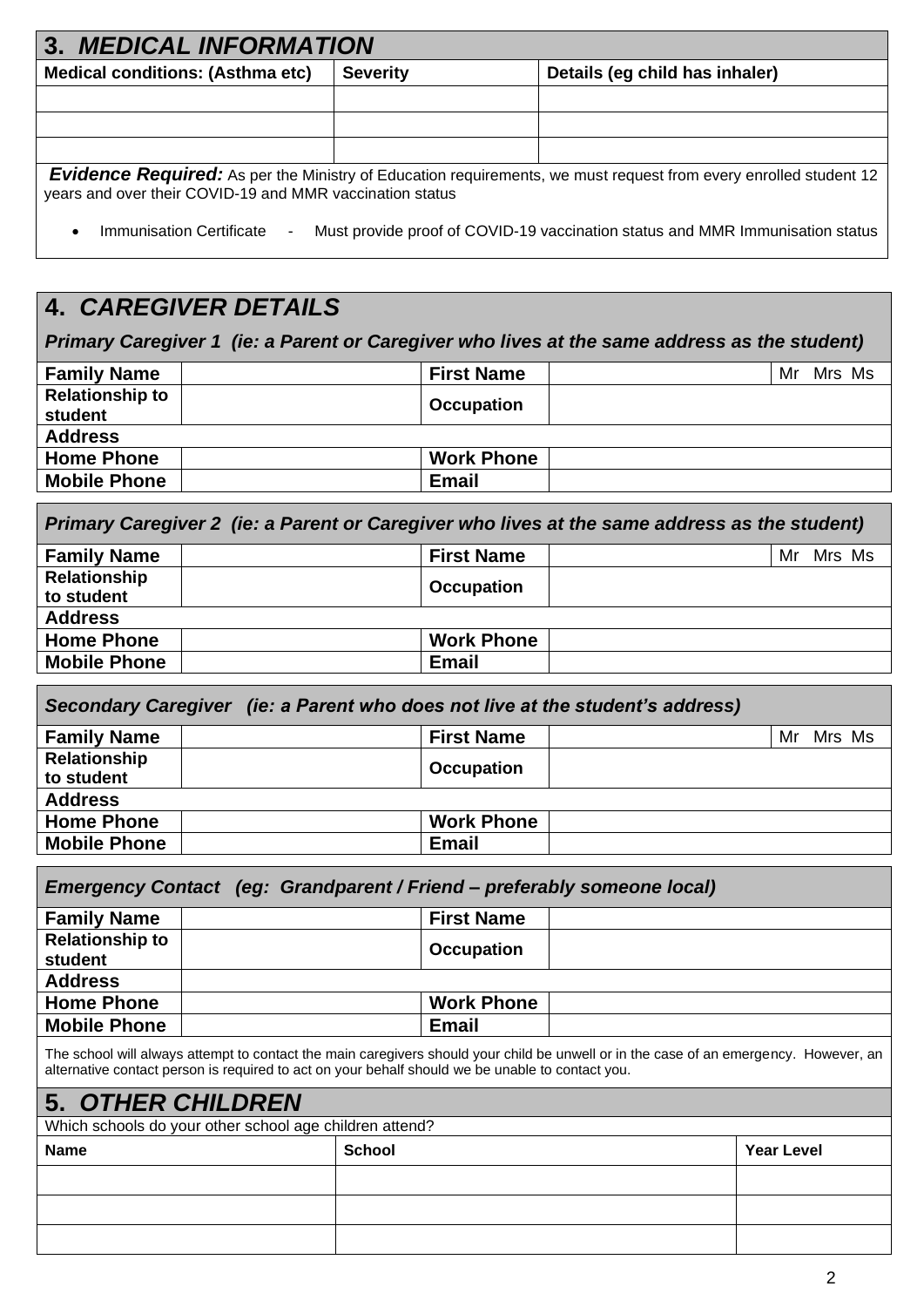## *TERMS & CONDITIONS OF ENROLMENT*

#### **1. Privacy Act**

The information on this form is collected to form part of the essential information the school holds on its students. This information will be used by the school for the following purposes: enrolling your child at school, assessing the education needs of students and ensuring that the school receives appropriate services and resources for its students.

The records made from this information may be viewed on request at the school. The information collected may be disclosed to education and health sector agencies in accordance with the principles of the Privacy Act. Except with specific authorisation from a parent, it will not be disclosed to any other person or agency unless such disclosure is authorised or required by law.

#### **2. Permission to use Information**

Fiordland College includes photographs of and reports on students' participation and achievements in a number of formats (eg: newsletters, website and Facebook) for parental, community and wider use. The reports both profile and promote the College and provide an avenue of reporting to parents and the community. Photographs of individual students are held for identification purposes in the College's database of students.

Enrolment at Fiordland College, as signified by parents' or guardians' completion of this form, will be taken as permission to use visual, written or electronic information in the manner described above **UNLESS** a parent/guardian specifically requests **in writing** that it be excluded from such publication or display.

#### **3. Permission for Events Outside School but within the Te Anau Town Boundary**

By signing this enrolment form parents are giving permission for their child to travel to and undertake activities within the Te Anau Town Boundary that are connected with various school programmes eg: cross country, triathlon, movies, Events Centre activities etc. Parents will be informed of these activities in advance. Permission slips will still be requested for activities outside the town boundary or where the risks are extraordinary eg: river, lake activities.

### **4. Cybersafety and BYOD Guidelines at Fiordland College**

Attached to this enrolment form are the Cybersafety and BYOD Guidelines for Secondary Students at Fiordland College. Students and parents/caregivers/legal guardians are asked to read these and discuss all sections carefully with their child.

#### **By signing the declaration, students and parents undertake to:**

- ➢ Read the Cybersafety and BYOD Guidelines carefully and discuss them so both parties have a clear understanding of their role in the school's aim to maintain a Cybersafe environment.
- ➢ Follow the Cybersafety and BYOD Guidelines and instructions whenever they use the school's ICT and whenever they use privately-owned ICT on the school site or at any school-related activity, regardless of its location.
- $\triangleright$  Avoid any involvement with material or activities which could put at risk their own safety, or the privacy, safety or security of the school or other members of the school community.
- ➢ Take proper care of school and personal ICT. Ensure they understand that if they have been involved in the damage, loss or theft of ICT devices, their family may have responsibility for the cost of repairs or replacement.
- Ask if they are not sure about anything to do with the Cybersafety and BYOD Guidelines.